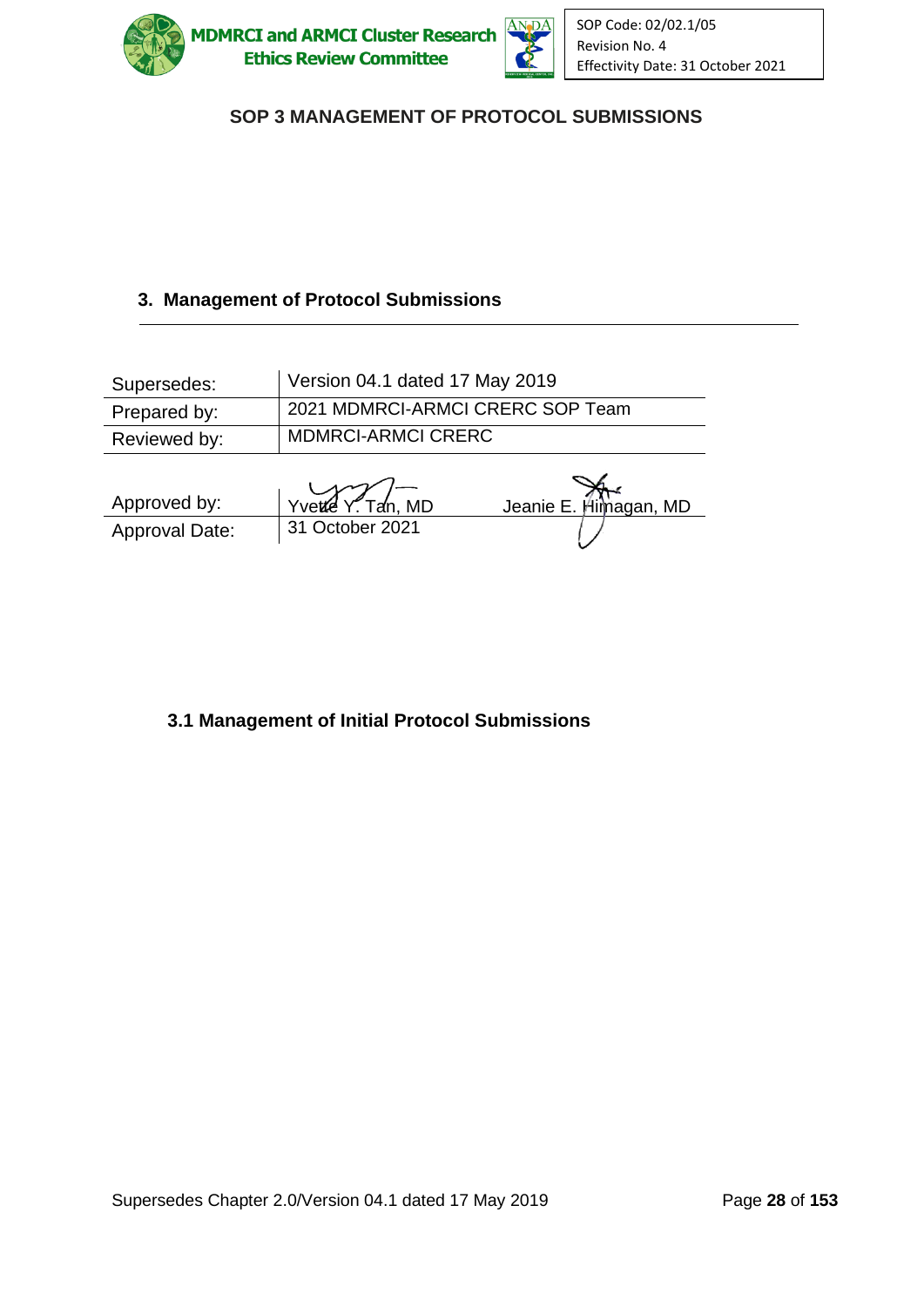

**IDMRCI and ARMCI Cluster Research Ethics Review Committee** 



### **SOP 3 MANAGEMENT OF PROTOCOL SUBMISSION**

### **SOP 3.1 MANAGEMENT OF INITIAL PROTOCOL SUBMISSION**

#### 1. **Objective of the Activity**

To describe the procedure on managing initial protocol submission protocol package, *to ensure that study documents are complete, properly recorded and evaluated to determine the type of review, and appropriate and timely CRERC action. This SOP further aims to provide guidance on how a study protocol submitted to the CRERC is evaluated to determine the type of initial review.*

#### 2. **Scope**

CRERC aims for efficiency and effectiveness in its operations. *This set of instructions applies to the initial submission of protocol package for ethical review, and starts with the CRERC Administrative Secretary receiving the protocol package, and ends with the filing of the initial protocol package.*

The CRERC accepts the following protocols for review: 1) MDMRCI-ARMCI funded researches, 2) researches to be conducted in MDMRCI-ARMCI**,** 3) researches to be conducted by personnel of MDMRCI and ARMCI, 4) researches referred from the DOST, DOH, RHRDC XI, CHED, NGOs, higher educational institutions, and hospitals without Research Ethics Committee on the condition that the proponent and the host hospital/institution where the study will be conducted accept the review of MDMRCI-ARMCI CRERC, and agree to abide by the rules and regulations that the MDMRCI-ARMCI CRERC follows. The other research sites should also agree to provide the necessary environment to ensure the safe and ethical conduct of the research, including oversight and stewardship functions as necessary as they agree to monitor the procedures that the Committee may deem necessary. These conditions should be written in a document and signed by the other hospitals/institutions that accept MDMRCI-ARMCI CRERC review.

#### 3. **Responsibilities**

*The Administrative Secretary a) checks if the submission is complete using the submission checklist, CRERC Form No. 3.4 Document Submission Checklist, b) assigns the CRERC Protocol Code No., c) records the submission in CRERC Form 9.1 Log of Protocol-Related Submissions, and in the CRERC Form 9.5 Protocol Database, d)* files all the documents in the appropriately labelled protocol file folder, and **e***)* informs *the CRERC Chair and Member Secretary of the submission.*

*The CRERC Chair determines the type of review. This task is performed by the Member-Secretary if the Chair has conflict of interest.* 

#### 4. **Work Flow**

| No.           | <b>Activities</b>                                                                                                                          | Person/s<br>Responsible     |
|---------------|--------------------------------------------------------------------------------------------------------------------------------------------|-----------------------------|
|               | Receive the initial protocol package for review and<br>check its completeness using CRERC Form 3.4<br><b>Document Submission Checklist</b> | Administrative<br>Secretary |
| $\mathcal{P}$ | Assign a permanent CRERC Protocol No. to the                                                                                               | Administrative              |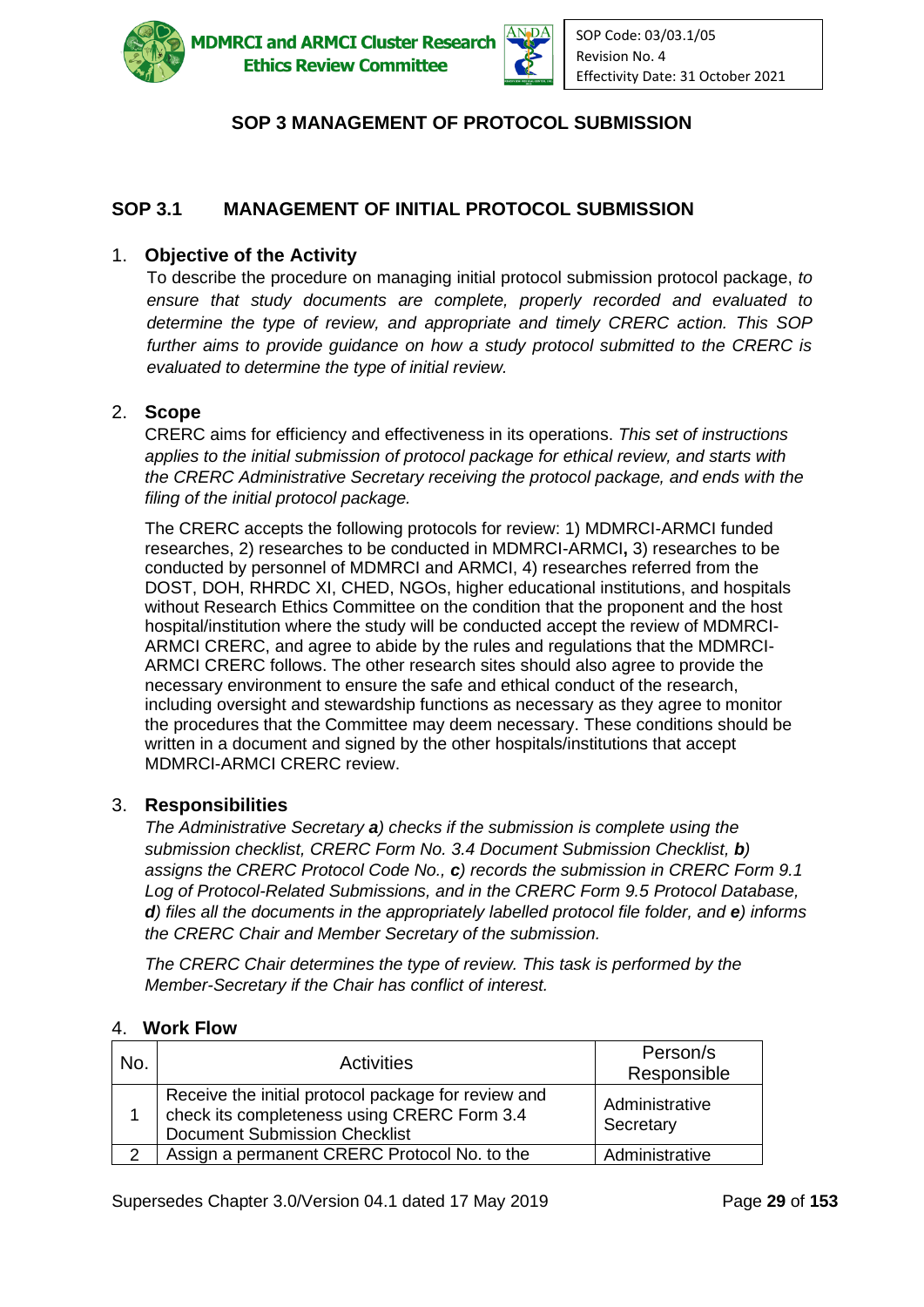



# **SOP 3 MANAGEMENT OF PROTOCOL SUBMISSION**

|   | protocol                                                                                                                                                                  | Secretary                                 |
|---|---------------------------------------------------------------------------------------------------------------------------------------------------------------------------|-------------------------------------------|
| 3 | Record the submission in the Log of Protocol-Related<br>Submissions and in the Protocol Database, and inform<br>the CRERC Chair and Member-Secretary of the<br>submission | Administrative<br>Secretary               |
| 4 | Determine the type of review                                                                                                                                              | <b>CRERC</b> Chair or<br>Member-Secretary |
| 5 | File the initial protocol package in a properly labelled<br>protocol file folder and place it in the active study file<br>cabinet                                         | Administrative<br>Secretary               |

#### 5. **Detailed Instructions**

- 5.1 Receive the initial protocol package for review and check its completeness using CRERC Form 3.4 Document Submission Checklist.
	- *5.1.1 The Administrative Secretary using the Form 3.4 Document Submission Checklist verifies that all the required documents are in the protocol document package. Ensure that CRERC Form 3.1 Application for Initial Review, CRERC Form 3.2 Protocol Summary Sheet, and CRERC Form 3.3 Protocol Format Checklist are completely filled up, signed and dated by the Researcher/Principal Investigator (PI).*
	- 5.1.2 *The Administrative Secretary* should also ensure that investigator-initiated study protocol contains all the items outlined in CRERC Form 3.3 Protocol Format Checklist and includes CRERC Form 3.2 Protocol Summary Sheet.
	- 5.1.3 All MDMRCI-ARMCI funded protocols need technical review. The Technical Review Committee should have addressed the technical issues in the study protocol. For research protocol of resident physicians and fellows on training, endorsement from the department and the Technical Review Committee of the hospital concerned is required.
	- 5.1.4 For doctoral or masteral thesis of employees of MDMRCI and ARMCI or other researchers (not connected with the hospital), check for approval and endorsement from the thesis adviser/panel.
	- 5.1.5 For non-MDMRCI-ARMCI funded and non-pharmaceutical funded/initiated protocols, a document stating that the research protocol has undergone and passed technical review should be attached to the study protocol submitted for ethical review.
	- *5.1.6 For clinical intervention studies, when the study site or an additional study site is outside MDMRCI/ARMCI, CRERC Form 3.5 Site Resources Checklist is required as well as the pertinent Memorandum of Agreement or approval letter from the head of the institution/clinic/agency where the study site is located.*
	- *5.1.7 If the protocol document package is found to be incomplete, the Administrative Secretary photocopies the CRERC Form 3.4 Document Submission Checklist where the lacking document is highlighted and returns the incomplete protocol package and the photocopy of the accomplished Form 3.4 Document Submission Checklist to the applicant Researcher or his/her representative.*
	- *5.1.8 The Administrative Secretary checks the previous studies of the Researcher/PI and reminds him/her to submit long overdue Progress/Annual Report or the Final/Closure Report, if applicable.*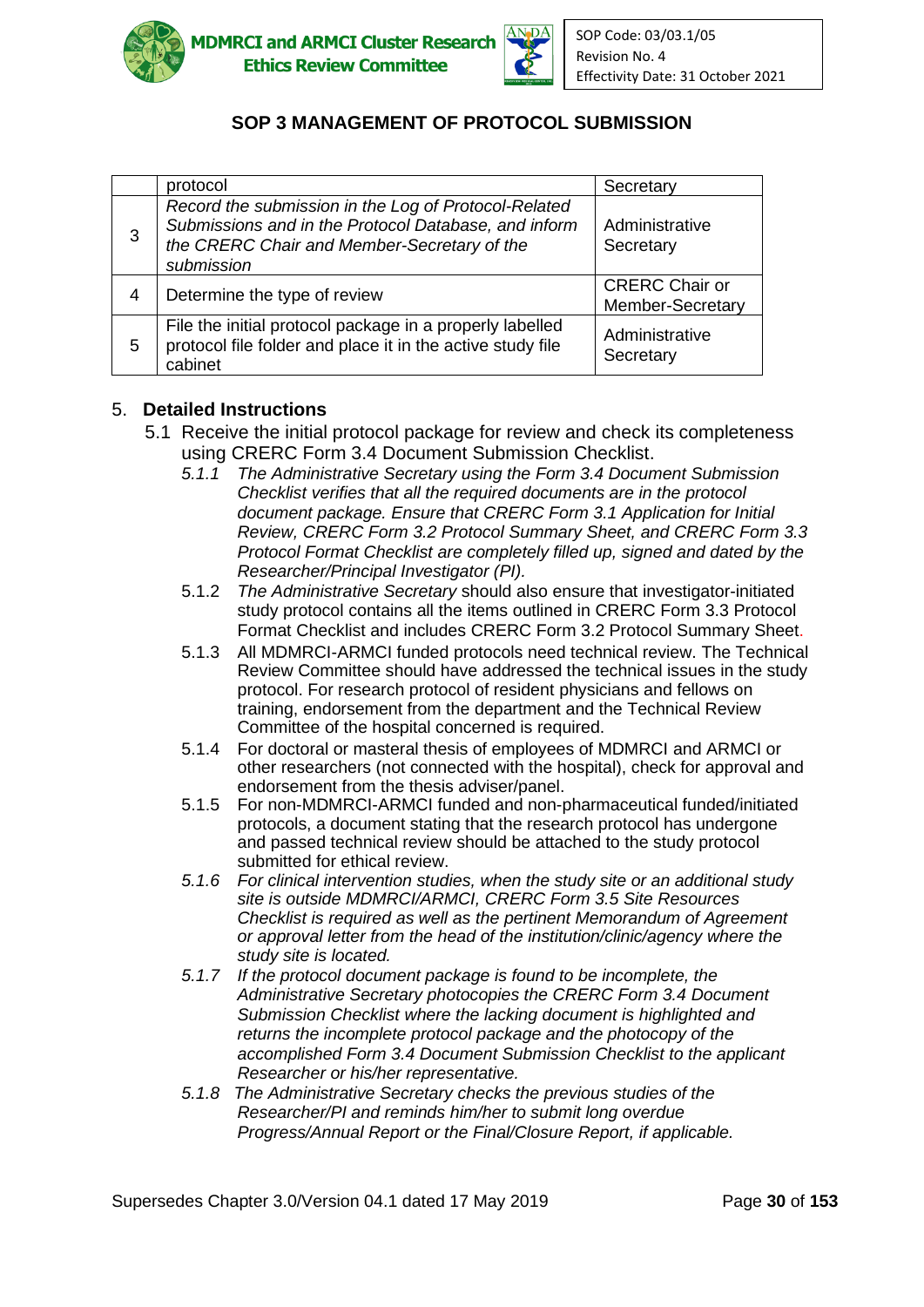

**ADMRCI and ARMCI Cluster Research Ethics Review Committee** 



## **SOP 3 MANAGEMENT OF PROTOCOL SUBMISSION**

*The new submission should not be processed until the Researcher/PI complies with his/her reportorial responsibilities.* 

- *5.1.9 If submission is found to be in order, the Administrative Secretary stamps "Received" and the date of receipt on the document package.*
- 5.2Assign a permanent CRERC Protocol No. to the protocol
	- 5.2.1 If all the required documents in the protocol package are verified to be complete, the Administrative Secretary checks if the protocol has version number and date in the footer. If none, the Administrative Secretary writes the version number and date on the protocol, informed consent form/s (ICF) and other protocol-related documents; also stamps the date received, and assigns CRERC Protocol Number as follows and writes this on the protocol and all related documents:

Protocol Number has 8 digits – first four digits stand for the year of receipt of the protocol, YYYY, next two digits for the month of receipt of the protocol, MM (e.g. 11 for November), next two digits for NN for the sequence number (which starts at 01) of the protocol received during the month. For example, if the protocol titled "A Phase 3 Study to Evaluate XYZ Monotherapy Compared to Standard Chemotherapy or ABC Combined with LMN in Front-Line, PD-L1-Positive, Locally Advanced or Metastatic Non-Small Cell Lung Cancer" is the first study protocol received by CRERC in November 2017, the CRERC Protocol No.is 2017-11-01, and should be used to identify this protocol.

- 5.2.2 The Administrative Secretary writes the Protocol Number on the space provided in Form 3.1, Form 3.2, Form 3.3. and Form 3.4 and Form 3.5 (if applicable); photocopies Form 3.1 Application of Initial Review Form, and gives this to the Researcher/PI or the person submitting the package with the instruction to use this Protocol Number to identify the protocol in all submissions and in all his/her communications to the CRERC.
- 5.3 *Record the submission in CRERC Form 9.1 Log of Protocol-Related Submissions and in CRERC Form 9.5 Protocol Database, and inform the CRERC Chair and Member-Secretary of the submission*
	- *5.3.1 The Administrative Secretary records the required details of the new protocol package in CRERC Form 9.1 Log of Protocol-Related Submissions.*
	- *5.3.2 The Administrative Secretary creates a new entry in CRERC Form 9.5 Protocol Database for the initial protocol submission using the new protocol number.*
	- *5.3.3 The Administrative Secretary informs the CRERC Chair or Member-Secretary of the submission through e-mail.*
- 5.4 Determine the type of review
	- 5.4.1 CRERC Chair (or the Member-Secretary if the Chair has COI) determines the type of review. There are three (3) types of review: Exempt from review – for negligible risk protocols Expedited review – for low-risk protocols Full-Board review – for medium to high-risk protocols.

Determination of the type of review is guided by the following:

Supersedes Chapter 3.0/Version 04.1 dated 17 May 2019 Page **31** of **153**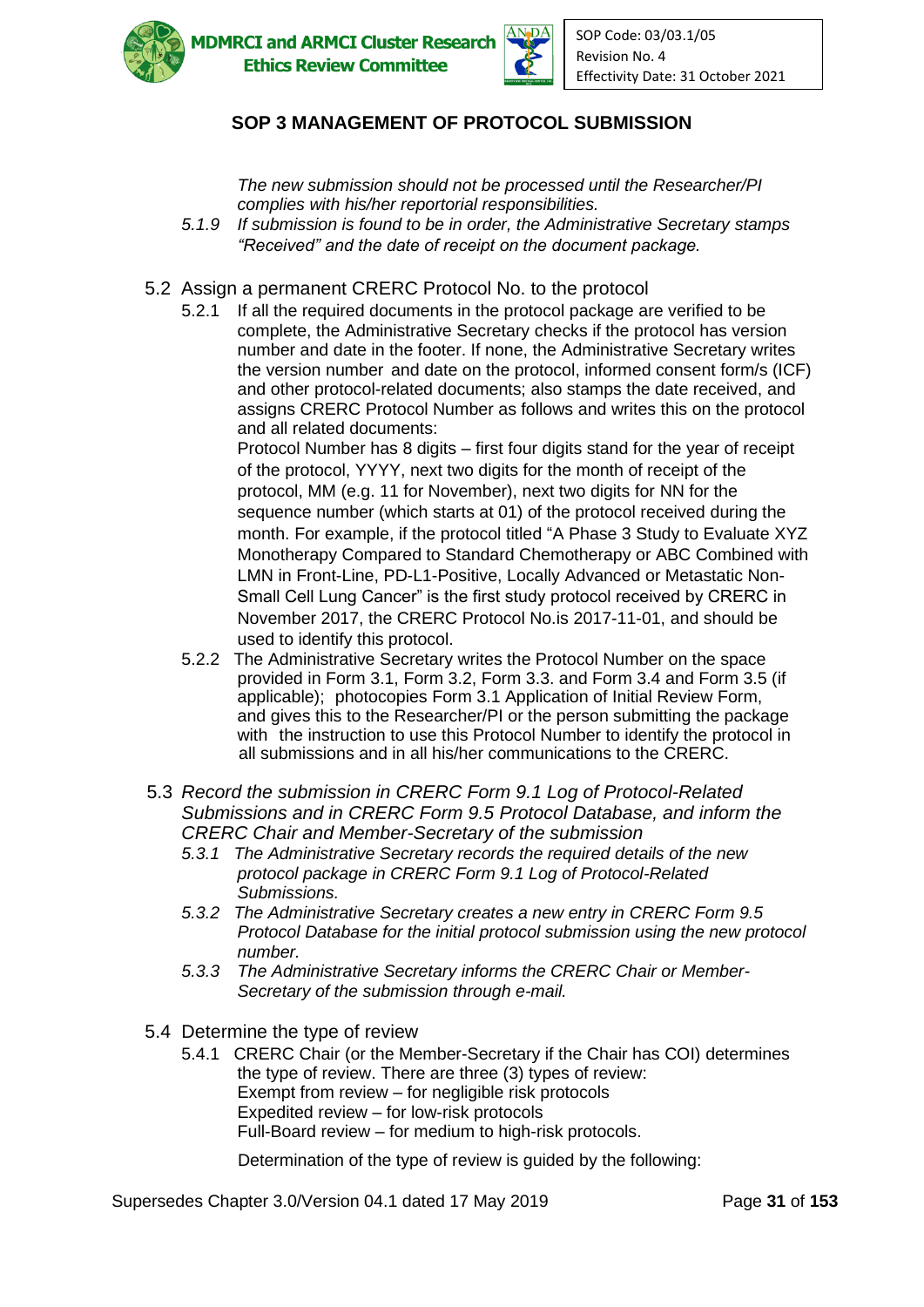

**MDMRCI and ARMCI Cluster Research Ethics Review Committee** 



# **SOP 3 MANAGEMENT OF PROTOCOL SUBMISSION**

- A. EXEMPT
- $\circ$  Provided that the following do not involve more than minimal risks, these protocols may be considered for exemption from review:
	- a) Protocols for institutional quality assurance purposes, evaluation of public service programs, public health surveillance, educational evaluation activities, and consumer acceptability tests
	- b) Research that only includes interactions involving survey procedures, interview procedures, or observation of public behavior (including visual or auditory recording) if the following criteria are met: i) there will be no disclosure of the human participants' responses outside the research that could reasonably place the participants at risk of criminal or civil liability or be damaging to their financial standing, employability, or reputation, and ii) the information obtained is recorded by the investigator in such a manner that the identity of the human participant cannot readily be ascertained, directly or through identifiers linked to the participant.
	- c) Protocols that involve the use of publicly available data or information.
- B. EXPEDITED
	- These submissions are for expedited review
	- a) The research poses minimal risk.
	- b) The study does not involve vulnerable participants.
	- c) The study does not involve the collection of stigmatizing information
	- d) The study uses anonymized or archived bio-samples
	- e) Resubmitted protocols initially reviewed by Full Committee but with minor revision, or resubmitted protocol initially reviewed by expedited procedure
	- f) Study protocol amendments that are administrative in nature and do not affect the study protocol
	- g) Study protocol amendments that are minor and do not change the overall risk profile of the study
	- h) Continuing review of clinical trials that do not involve further recruitment of participants
	- i) Continuing review of studies previously classified under Expedited Review
	- j) Final Report of studies previously classified under Expedited Review
- C. FULL COMMITTEE
- a) Clinical trials about investigational new drugs, biologics, or medical<br>
<sup>O</sup> Phase in various phases (Phase 1, 2, 3)<br>
b) Phase 4 intervention research involving drugs, biologics, or medical
	- device
	- c) Protocols including questionnaires and social interventions that are confidential in nature (about private behavior, e.g., related to sexual preferences, violence against women or children, induced abortion), or about sensitive issues that may cause social stigma, psychological, legal, economic and other forms of social harm
	- d) Intervention protocols involving vulnerable subjects (patients with incurable diseases, persons in nursing homes, patients in emergency situations, ethnic minority groups, homeless persons, refugees, persons deprived of liberty, minors, and those incapable of giving consent) that require additional protection from the CRERC during review